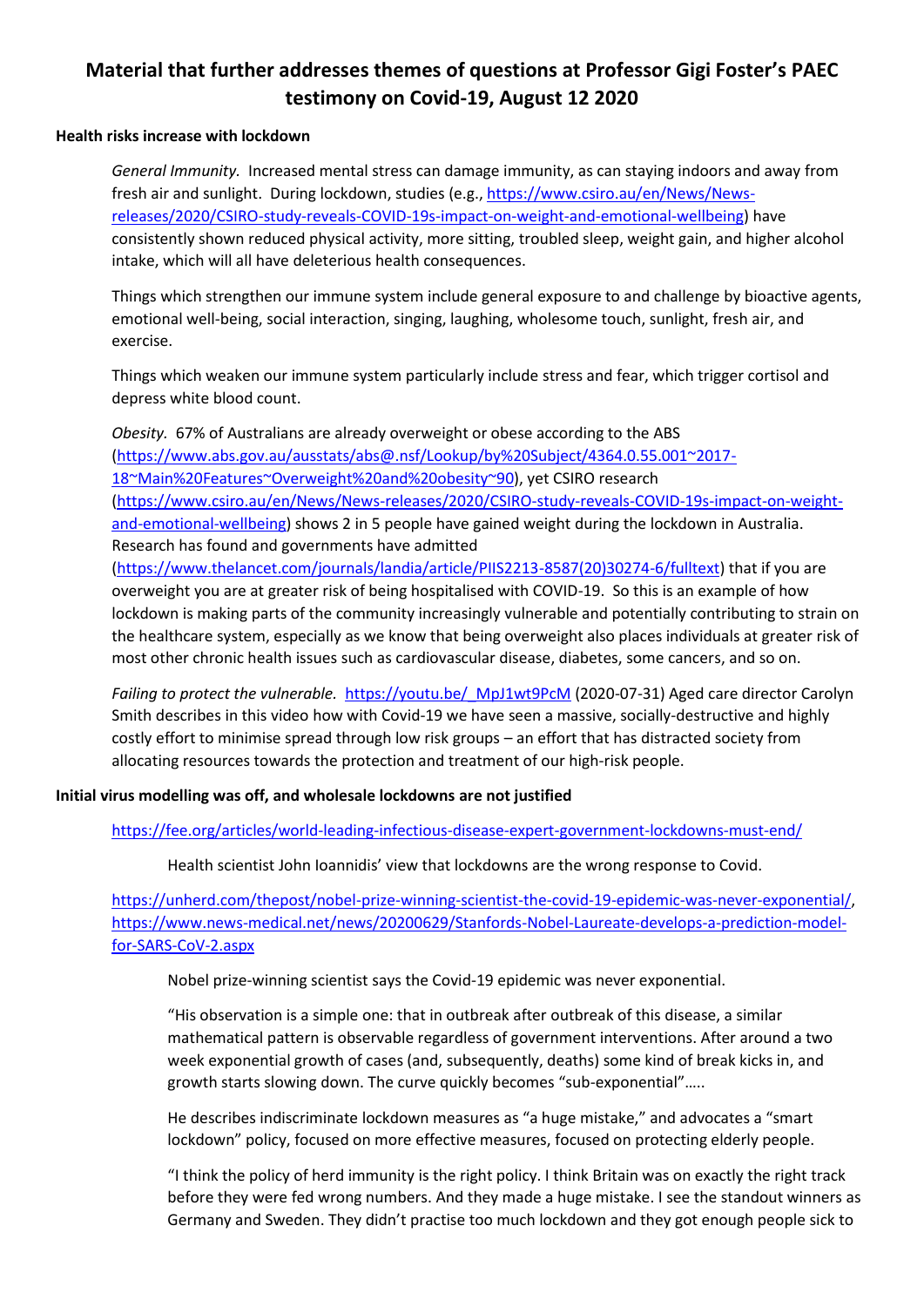get some herd immunity. I see the standout losers as countries like Austria, Australia and Israel that had very strict lockdown but didn't have many cases. They have damaged their economies, caused massive social damage, damaged the educational year of their children, but not obtained any herd immunity.

"There is no doubt in my mind, that when we come to look back on this, the damage done by lockdown will exceed any saving of lives by a huge factor."

- Professor Michael Levitt"

[https://assets.publishing.service.gov.uk/government/uploads/system/uploads/attachment\\_data/file/90761](https://assets.publishing.service.gov.uk/government/uploads/system/uploads/attachment_data/file/907616/s0650-direct-indirect-impacts-covid-19-excess-deaths-morbidity-sage-48.pdf) [6/s0650-direct-indirect-impacts-covid-19-excess-deaths-morbidity-sage-48.pdf](https://assets.publishing.service.gov.uk/government/uploads/system/uploads/attachment_data/file/907616/s0650-direct-indirect-impacts-covid-19-excess-deaths-morbidity-sage-48.pdf)

Admission by the UK government that "...**when morbidity is taken into account, the estimates for the health impacts from a lockdown and lockdown induced recession are greater in terms of QALYs than the direct COVID-19 deaths**."

Government actions such as border closures, full lockdowns, and a high rate of COVID-19 testing have not been found to be associated with statistically significant reductions in the number of critical cases or overall mortality: [https://www.thelancet.com/journals/eclinm/article/PIIS2589-5370\(20\)30208-X/fulltext](https://www.thelancet.com/journals/eclinm/article/PIIS2589-5370(20)30208-X/fulltext)

On the hysteria underpinning the lockdown response:<http://www.wrongaboutlockdown.com/>

## **Counting deaths "with" versus "of" the virus, and excess deaths**

Changing conventions on the reporting of causes to which deaths are attributed has a large impact on reported covid-19 death counts [\(https://www.thetimes.co.uk/edition/news/coronavirus-new-method-of](https://www.thetimes.co.uk/edition/news/coronavirus-new-method-of-counting-slashes-official-death-toll-0mwm6tsx9)[counting-slashes-official-death-toll-0mwm6tsx9\)](https://www.thetimes.co.uk/edition/news/coronavirus-new-method-of-counting-slashes-official-death-toll-0mwm6tsx9)

"More than 99% of Italy's coronavirus fatalities were people who suffered from previous medical conditions, according to a study by the country's national health authority"

(https://www.bloomberg.com/news/articles/2020-03-18/99-of-those-who-died-from-virus-had-otherillness-italy-says) (18 March 2020) (see original report in Italian here: https://www.epicentro.iss.it/coronavirus/bollettino/Report-COVID-2019\_17\_marzo-v2.pdf

"A subsample of 355 patients with COVID-19 who died in Italy underwent detailed chart review. Among these patients, the mean age was 79.5 years (SD, 8.1) and 106 (30.0%) were women. In this sample, 117 patients (30%) had ischemic heart disease, 126 (35.5%) had diabetes, 72 (20.3%) had active cancer, 87 (24.5%) had atrial fibrillation, 24 (6.8%) had dementia, and 34 (9.6%) had a history of stroke. The mean number of preexisting diseases was 2.7 (SD, 1.6). Overall, only 3 patients (0.8%) had no diseases, 89 (25.1%) had a single disease, 91 (25.6%) had 2 diseases, and 172 (48.5%) had 3 or more underlying diseases. The presence of these comorbidities might have increased the risk of mortality independent of COVID-19 infection." (https://jamanetwork.com/journals/jama/fullarticle/2763667) (23 March 2020)

"The number and severity of these co-morbidity has been a major factor influencing the outcome; this was particularly evident where the virus diffused into old pension homes." (https://www.nature.com/articles/s41419-020-2603-0) (8 June 2020)

"One or more comorbidity is highly prevalent in severe and fatal COVID-19 cases." (https://www.ajicjournal.org/article/S0196-6553(20)30637-4/fulltext) (9 July 2020)

"An in depth study on patients admitted to hospital and later deceased with the coronavirus (COVID-19) infection revealed that the majority of cases showed one or more comorbidities. 61 percent of reported deceased COVID-19 patients suffered from three or more preexisting health conditions, and 21 percent from two conditions. Only in four percent of COVID-19 deaths no prior health conditions were recorded." (https://www.statista.com/statistics/1110906/comorbidities-in-covid-19-deceased-patients-in-italy/) (20 July 2020)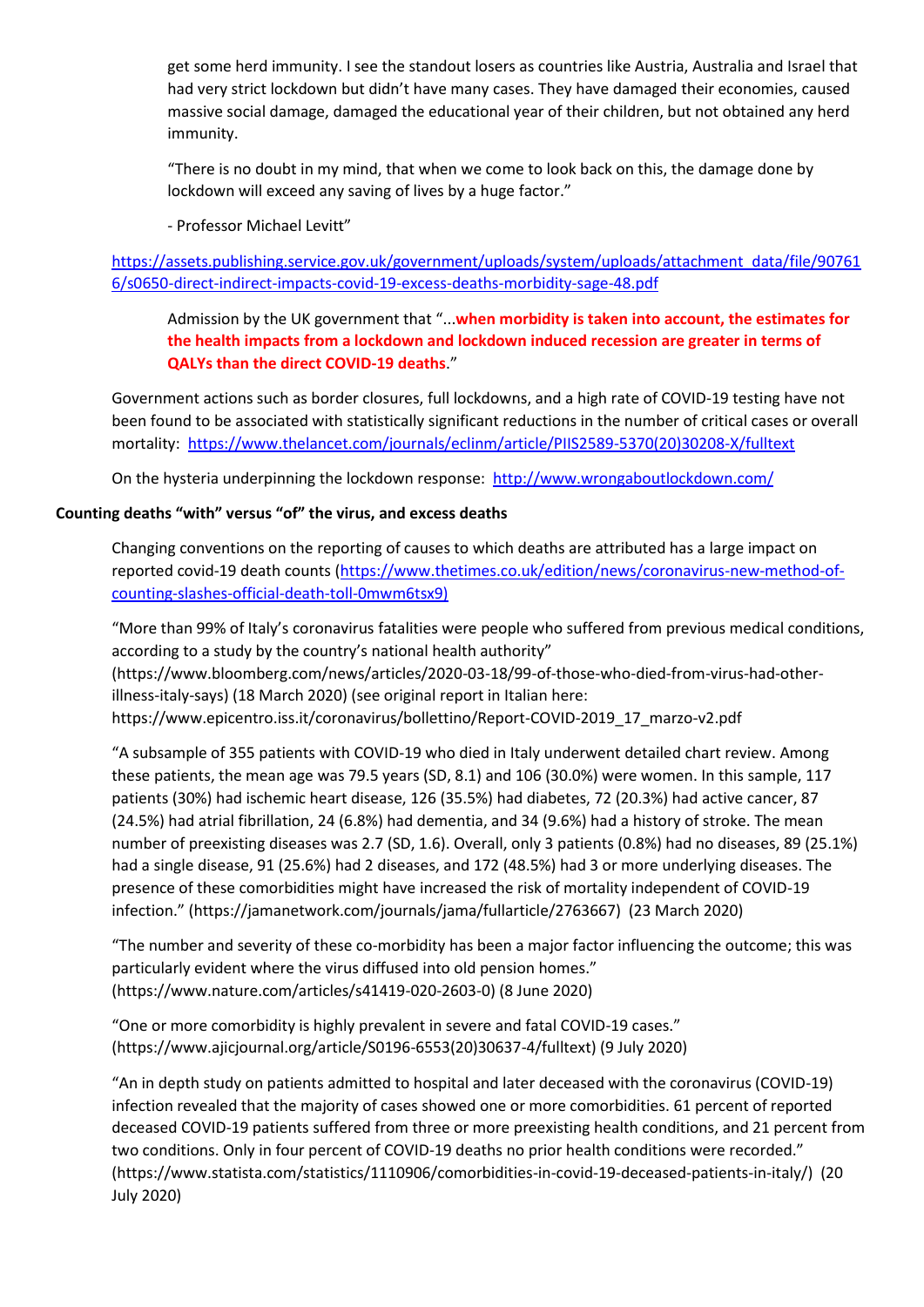On the claim that deaths are increasing exponentially in countries in which the virus circulated more than in Australia: no, they are not. All-cause mortality in the last couple of months across Europe, in every age group, is normal [\(https://www.euromomo.eu/graphs-and-maps\)](https://www.euromomo.eu/graphs-and-maps).

### **Trampled liberties, totalitarianism and the madness of crowds**

https://www.un.org/en/universal-declaration-human-rights/

The government's COVID-19 response is tantamount to a violation of human rights. Lockdowns violate the United Nations Universal Declaration of Human Rights, including Article 30: "Nothing in this Declaration may be interpreted as implying for any State, group or person any right to engage in any activity or to perform any act aimed at the destruction of any of the rights and freedoms set forth herein."

Recent reports of police brutality in Melbourne are disturbing (e.g., [https://thenewdaily.com.au/news/national/2020/08/11/mask-arrest-victoria-police/\)](https://thenewdaily.com.au/news/national/2020/08/11/mask-arrest-victoria-police/).

Some caution from the lips of historical figures:

"Once a government is committed to the principle of silencing the voice of opposition, it has only one way to go, and that is down the path of increasingly repressive measures, until it becomes a source of terror to all its citizens and creates a country where everyone lives in fear." —Harry S. Truman

"Men, it has been well said, think in herds; it will be seen that they go mad in herds, while they only recover their senses slowly, one by one." ― Charles MacKay, *Extraordinary Popular Delusions and the Madness of Crowds*, 1841.

## **Economic fallout**

This has been covered by other of your witnesses, but I can provide many, many links to further evidence if this is required.

On the point about Sweden's economic performance relative to Europe:

[https://fee.org/articles/bbc-sweden-s-economy-is-doing-way-better-than-the-rest-of-the-eu-during](https://fee.org/articles/bbc-sweden-s-economy-is-doing-way-better-than-the-rest-of-the-eu-during-the-covid-19-pandemic/)[the-covid-19-pandemic/](https://fee.org/articles/bbc-sweden-s-economy-is-doing-way-better-than-the-rest-of-the-eu-during-the-covid-19-pandemic/)

The European Commission forecasts a better economic result for Sweden in 2020 (-5.3%) than many other comparable European countries (France, GDP fall of 10.6% in 2020; Finland -6.3%; Austria - 7.1%; Germany -6.3%; the Netherlands -6.8%; Italy -11.2%; Denmark -5.2%) [\(https://ec.europa.eu/info/business-economy-euro/economic-performance-and](https://ec.europa.eu/info/business-economy-euro/economic-performance-and-forecasts/economic-performance-country_en)[forecasts/economic-performance-country\\_en\)](https://ec.europa.eu/info/business-economy-euro/economic-performance-and-forecasts/economic-performance-country_en)

### **Treatments and perspective on severity**

Early prophylaxis and treatment may save lives. We should be trialling immune support (zinc, vitamins D and C) in suspected cases or upon positive test results, and potentially for entire vulnerable sub-populations.

Proning, existing medications for malaria (including hydroxychloroquine), asthma (steroids), and viruses (remdesivir, ivermectin): all promising to some degree in some cases, and we should be trialling them.

Additional treatment possibilities will arrive with time, and we should not be closed to testing them.

On the point about lasting damage from Covid infection: [https://www.nature.com/articles/s41598-017-](https://www.nature.com/articles/s41598-017-17497-6) [17497-6](https://www.nature.com/articles/s41598-017-17497-6): "Patients who survive influenza A (H7N9) virus infection are at risk of physical and psychological complications of lung injury and multi-organ dysfunction." (like Covid, influenza too can have lasting impacts on infected individuals, and in response to seasonal influenza we do not close down our economies)

### **Policy alternative**